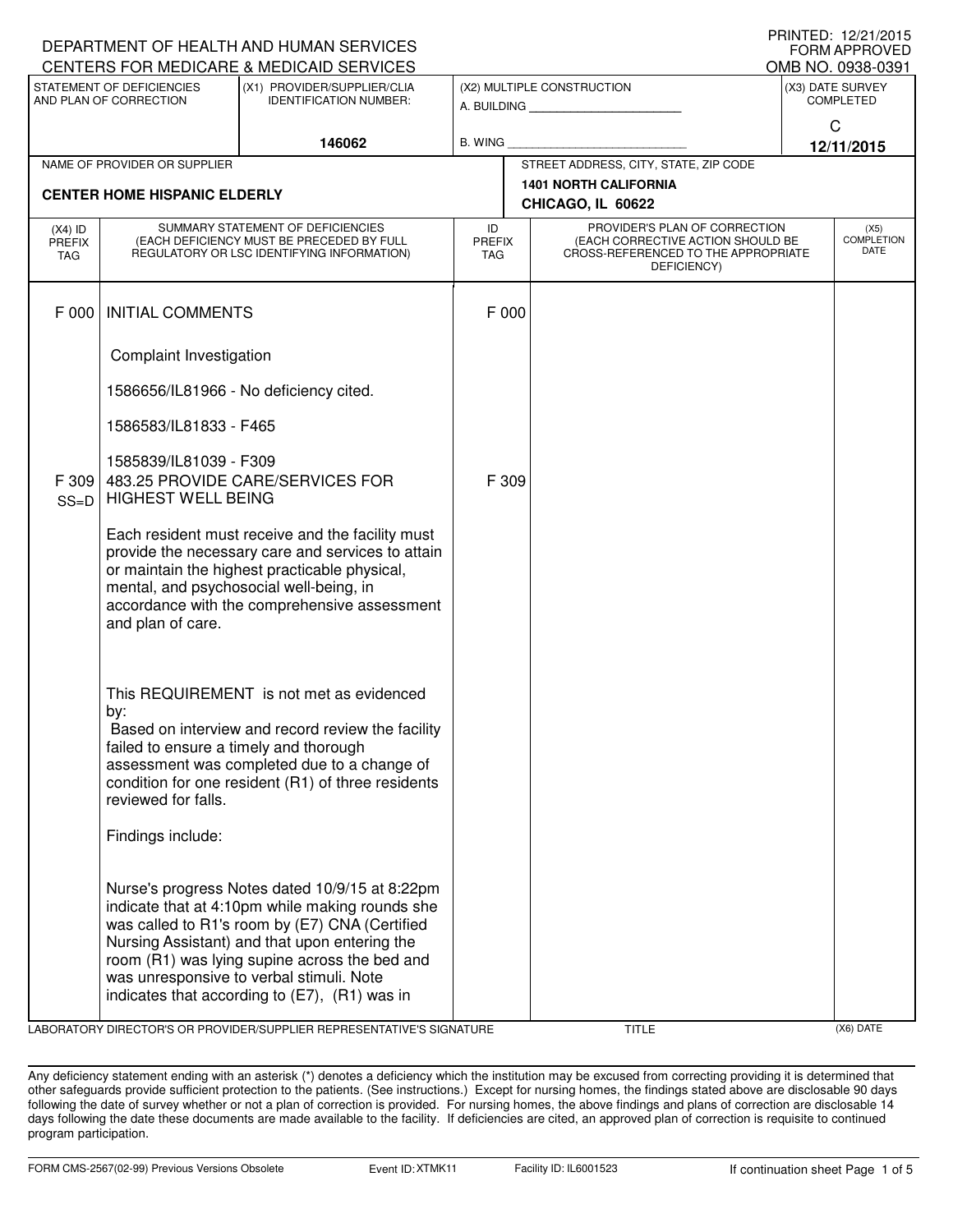|                                                                                                                     |                                                                                                                              | DEPARTMENT OF HEALTH AND HUMAN SERVICES                                                                                                                                                                                                                                                                                                                                                                                                                                                                                                                                                                                                                                                                                                                                                                                                                                                                                                                                                                                                                                                                                                                                                                                                                                                                                                                                                                                                                                                                                                                                                                                                                                                                                                                                                                                                                                               |                            |                                           | FORM APPROVED                                                                                                            |  |                                   |
|---------------------------------------------------------------------------------------------------------------------|------------------------------------------------------------------------------------------------------------------------------|---------------------------------------------------------------------------------------------------------------------------------------------------------------------------------------------------------------------------------------------------------------------------------------------------------------------------------------------------------------------------------------------------------------------------------------------------------------------------------------------------------------------------------------------------------------------------------------------------------------------------------------------------------------------------------------------------------------------------------------------------------------------------------------------------------------------------------------------------------------------------------------------------------------------------------------------------------------------------------------------------------------------------------------------------------------------------------------------------------------------------------------------------------------------------------------------------------------------------------------------------------------------------------------------------------------------------------------------------------------------------------------------------------------------------------------------------------------------------------------------------------------------------------------------------------------------------------------------------------------------------------------------------------------------------------------------------------------------------------------------------------------------------------------------------------------------------------------------------------------------------------------|----------------------------|-------------------------------------------|--------------------------------------------------------------------------------------------------------------------------|--|-----------------------------------|
|                                                                                                                     |                                                                                                                              | CENTERS FOR MEDICARE & MEDICAID SERVICES                                                                                                                                                                                                                                                                                                                                                                                                                                                                                                                                                                                                                                                                                                                                                                                                                                                                                                                                                                                                                                                                                                                                                                                                                                                                                                                                                                                                                                                                                                                                                                                                                                                                                                                                                                                                                                              |                            |                                           |                                                                                                                          |  | OMB NO. 0938-0391                 |
| STATEMENT OF DEFICIENCIES<br>(X1) PROVIDER/SUPPLIER/CLIA<br>AND PLAN OF CORRECTION<br><b>IDENTIFICATION NUMBER:</b> |                                                                                                                              |                                                                                                                                                                                                                                                                                                                                                                                                                                                                                                                                                                                                                                                                                                                                                                                                                                                                                                                                                                                                                                                                                                                                                                                                                                                                                                                                                                                                                                                                                                                                                                                                                                                                                                                                                                                                                                                                                       |                            | (X2) MULTIPLE CONSTRUCTION<br>A. BUILDING | (X3) DATE SURVEY<br><b>COMPLETED</b>                                                                                     |  |                                   |
|                                                                                                                     |                                                                                                                              | 146062                                                                                                                                                                                                                                                                                                                                                                                                                                                                                                                                                                                                                                                                                                                                                                                                                                                                                                                                                                                                                                                                                                                                                                                                                                                                                                                                                                                                                                                                                                                                                                                                                                                                                                                                                                                                                                                                                | <b>B. WING</b>             |                                           |                                                                                                                          |  | C<br>12/11/2015                   |
|                                                                                                                     | NAME OF PROVIDER OR SUPPLIER                                                                                                 |                                                                                                                                                                                                                                                                                                                                                                                                                                                                                                                                                                                                                                                                                                                                                                                                                                                                                                                                                                                                                                                                                                                                                                                                                                                                                                                                                                                                                                                                                                                                                                                                                                                                                                                                                                                                                                                                                       |                            |                                           | STREET ADDRESS, CITY, STATE, ZIP CODE                                                                                    |  |                                   |
|                                                                                                                     |                                                                                                                              |                                                                                                                                                                                                                                                                                                                                                                                                                                                                                                                                                                                                                                                                                                                                                                                                                                                                                                                                                                                                                                                                                                                                                                                                                                                                                                                                                                                                                                                                                                                                                                                                                                                                                                                                                                                                                                                                                       |                            |                                           | <b>1401 NORTH CALIFORNIA</b>                                                                                             |  |                                   |
|                                                                                                                     | <b>CENTER HOME HISPANIC ELDERLY</b>                                                                                          |                                                                                                                                                                                                                                                                                                                                                                                                                                                                                                                                                                                                                                                                                                                                                                                                                                                                                                                                                                                                                                                                                                                                                                                                                                                                                                                                                                                                                                                                                                                                                                                                                                                                                                                                                                                                                                                                                       |                            |                                           | CHICAGO, IL 60622                                                                                                        |  |                                   |
| $(X4)$ ID<br><b>PREFIX</b><br>TAG                                                                                   | SUMMARY STATEMENT OF DEFICIENCIES<br>(EACH DEFICIENCY MUST BE PRECEDED BY FULL<br>REGULATORY OR LSC IDENTIFYING INFORMATION) |                                                                                                                                                                                                                                                                                                                                                                                                                                                                                                                                                                                                                                                                                                                                                                                                                                                                                                                                                                                                                                                                                                                                                                                                                                                                                                                                                                                                                                                                                                                                                                                                                                                                                                                                                                                                                                                                                       | ID<br>PREFIX<br><b>TAG</b> |                                           | PROVIDER'S PLAN OF CORRECTION<br>(EACH CORRECTIVE ACTION SHOULD BE<br>CROSS-REFERENCED TO THE APPROPRIATE<br>DEFICIENCY) |  | (X5)<br><b>COMPLETION</b><br>DATE |
| F 309                                                                                                               | Continued From page 1<br>evaluation.<br>resulting in subdural hematoma."                                                     | process of transferring to the chair when she<br>stood, sat back on the bed and then fell back<br>onto the bed in supine position as her eyes rolled<br>back into her head. Note indicates that (Z1) NP<br>(Nurse Practitioner) immediately came to assess<br>(R1). Note indicates vital signs as blood pressure<br>203/105, pulse 95, respirations 18 and<br>temperature 98.4 degrees Fahrenheit and that<br>"911" was called. Note indicates that moments<br>later (R1) became verbally responsive with<br>periods of confusion and forgetfulness. Note<br>indicates (R1) was transported to the hospital for<br>Nurse's progress Note dated 10/9/15 at 7:00pm<br>indicates (R1) was transferred to a different<br>hospital due to "large intracranial bleeding<br>On 12/10/15 at 12:50pm E7, CNA stated that she<br>started the shift (on 10/9/15) at 2pm and saw R1<br>in her bed before 2:30pm. E7 stated that she" just<br>poked her head in the door" to see R1 and that<br>R1 was in bed, awake. E7 stated that she didn't<br>actually go to change R1 until "someone" told her<br>R1 was wet and needed to be changed. E7 stated<br>that she went into R1's room at that time and<br>couldn't find supplies to change R1 and noticed<br>that R1 "looked different" and stated "(R1)<br>wouldn't look at me" and that "(R1's) eyes<br>seemed different." E7 stated that she then went<br>out of R1's room to get supplies and told E6, LPN<br>that "something's wrong with (R1)." E7 stated that<br>E6 did not go into R1's room at that time to check<br>R1. E7 stated that after obtaining the supplies,<br>she went back into R1's room and proceeded to<br>attempt to "change" R1 and stated "(R1) wouldn't<br>let me change her, she was shaking and still<br>couldn't look at me so I sat her on the side of the<br>bed and stood (R1) up." E7 stated that R1 initially |                            | F 309                                     |                                                                                                                          |  |                                   |

FORM CMS-2567(02-99) Previous Versions Obsolete **XTMK Event ID: XTMK11** Facility ID: IL6001523 If continuation sheet Page 2 of 5

DEPARTMENT OF HEALTH AND HUMAN SERVICES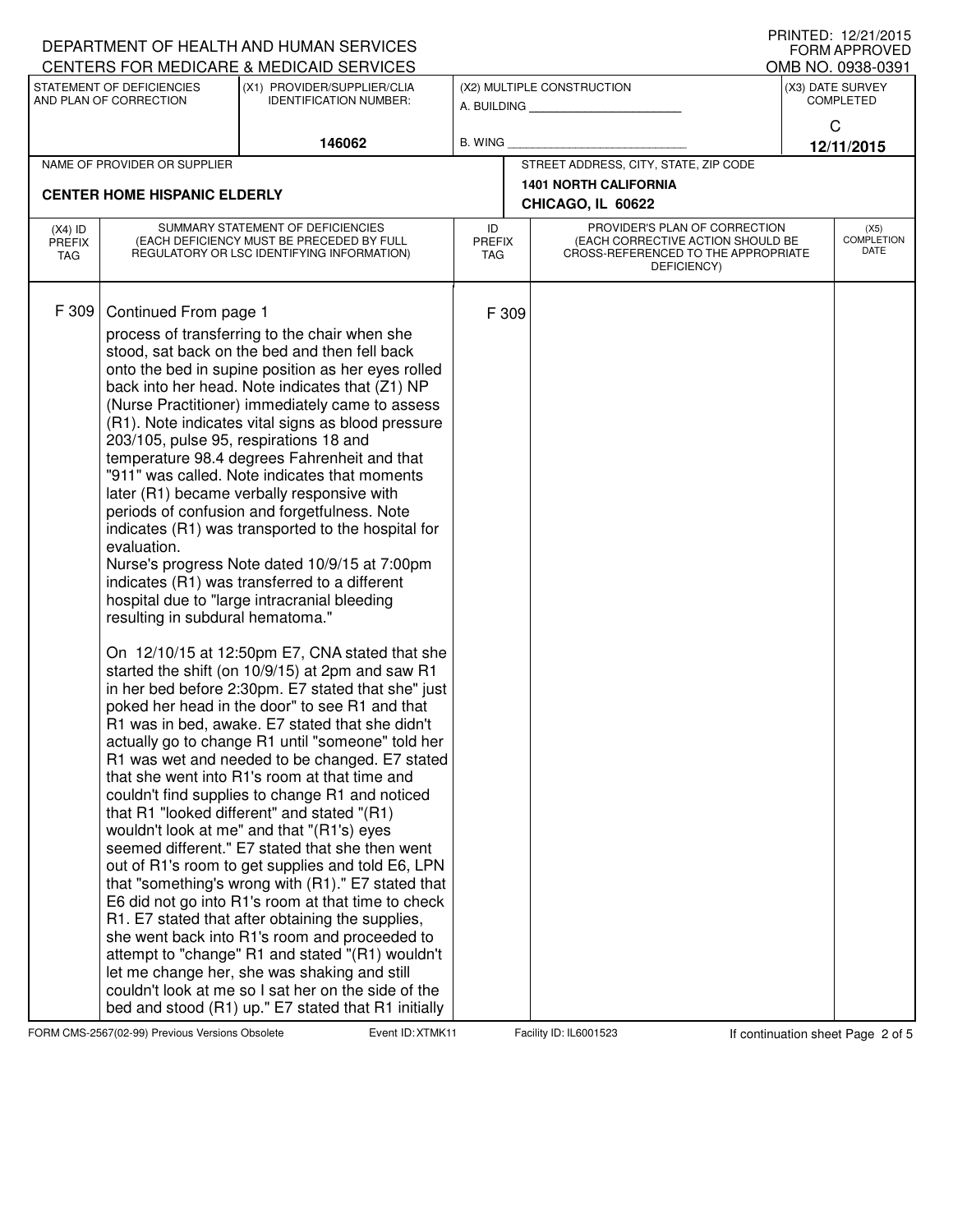|                                   | DEPARTMENT OF HEALTH AND HUMAN SERVICES<br>CENTERS FOR MEDICARE & MEDICAID SERVICES                                          |                                                                                                                                                                                                                                                                                                                                                                                                                                                                                                                                                                                                                                                                                                                                                                                                                                                                                                                                                                                                                                                                                                                                                                                                                                                                                                                                                                                                                                                                                                                                                                                                                                                                                           | I I III I I LU. I <i>LI L</i> I I <i>L</i> U I J<br><b>FORM APPROVED</b><br>OMB NO. 0938-0391 |                                                                                                                          |                                                   |                       |                                          |
|-----------------------------------|------------------------------------------------------------------------------------------------------------------------------|-------------------------------------------------------------------------------------------------------------------------------------------------------------------------------------------------------------------------------------------------------------------------------------------------------------------------------------------------------------------------------------------------------------------------------------------------------------------------------------------------------------------------------------------------------------------------------------------------------------------------------------------------------------------------------------------------------------------------------------------------------------------------------------------------------------------------------------------------------------------------------------------------------------------------------------------------------------------------------------------------------------------------------------------------------------------------------------------------------------------------------------------------------------------------------------------------------------------------------------------------------------------------------------------------------------------------------------------------------------------------------------------------------------------------------------------------------------------------------------------------------------------------------------------------------------------------------------------------------------------------------------------------------------------------------------------|-----------------------------------------------------------------------------------------------|--------------------------------------------------------------------------------------------------------------------------|---------------------------------------------------|-----------------------|------------------------------------------|
| STATEMENT OF DEFICIENCIES         |                                                                                                                              | (X1) PROVIDER/SUPPLIER/CLIA                                                                                                                                                                                                                                                                                                                                                                                                                                                                                                                                                                                                                                                                                                                                                                                                                                                                                                                                                                                                                                                                                                                                                                                                                                                                                                                                                                                                                                                                                                                                                                                                                                                               | (X2) MULTIPLE CONSTRUCTION                                                                    |                                                                                                                          |                                                   | (X3) DATE SURVEY      |                                          |
| AND PLAN OF CORRECTION            |                                                                                                                              | <b>IDENTIFICATION NUMBER:</b>                                                                                                                                                                                                                                                                                                                                                                                                                                                                                                                                                                                                                                                                                                                                                                                                                                                                                                                                                                                                                                                                                                                                                                                                                                                                                                                                                                                                                                                                                                                                                                                                                                                             |                                                                                               |                                                                                                                          | A. BUILDING                                       | <b>COMPLETED</b><br>C |                                          |
|                                   |                                                                                                                              | 146062                                                                                                                                                                                                                                                                                                                                                                                                                                                                                                                                                                                                                                                                                                                                                                                                                                                                                                                                                                                                                                                                                                                                                                                                                                                                                                                                                                                                                                                                                                                                                                                                                                                                                    | <b>B. WING</b>                                                                                |                                                                                                                          |                                                   | 12/11/2015            |                                          |
|                                   | NAME OF PROVIDER OR SUPPLIER                                                                                                 |                                                                                                                                                                                                                                                                                                                                                                                                                                                                                                                                                                                                                                                                                                                                                                                                                                                                                                                                                                                                                                                                                                                                                                                                                                                                                                                                                                                                                                                                                                                                                                                                                                                                                           |                                                                                               |                                                                                                                          | STREET ADDRESS, CITY, STATE, ZIP CODE             |                       |                                          |
|                                   | <b>CENTER HOME HISPANIC ELDERLY</b>                                                                                          |                                                                                                                                                                                                                                                                                                                                                                                                                                                                                                                                                                                                                                                                                                                                                                                                                                                                                                                                                                                                                                                                                                                                                                                                                                                                                                                                                                                                                                                                                                                                                                                                                                                                                           |                                                                                               |                                                                                                                          | <b>1401 NORTH CALIFORNIA</b><br>CHICAGO, IL 60622 |                       |                                          |
| $(X4)$ ID<br><b>PREFIX</b><br>TAG | SUMMARY STATEMENT OF DEFICIENCIES<br>(EACH DEFICIENCY MUST BE PRECEDED BY FULL<br>REGULATORY OR LSC IDENTIFYING INFORMATION) |                                                                                                                                                                                                                                                                                                                                                                                                                                                                                                                                                                                                                                                                                                                                                                                                                                                                                                                                                                                                                                                                                                                                                                                                                                                                                                                                                                                                                                                                                                                                                                                                                                                                                           | ID<br><b>PREFIX</b><br><b>TAG</b>                                                             | PROVIDER'S PLAN OF CORRECTION<br>(EACH CORRECTIVE ACTION SHOULD BE<br>CROSS-REFERENCED TO THE APPROPRIATE<br>DEFICIENCY) |                                                   |                       | (X5)<br><b>COMPLETION</b><br><b>DATE</b> |
| F 309                             | Continued From page 2<br>to call E6, LPN (R1's assigned nurse).<br>presented.<br>the room after the code was called.         | stood up but that R1's "legs gave out" and R1 sat<br>back on the bed and then fell back across the<br>bed. E7 stated that she then immediately called<br>out for help and that is when Z1, NP (Nurse<br>Practitioner) entered the room and told E7, CNA<br>On 12/9/15 at 12:15pm E6, LPN (Licensed<br>Practical Nurse) initially stated that she was the<br>first to respond to E7's request for help with R1<br>and that Z1, NP came in right behind her. Later<br>E6 stated that she may have been in the room<br>prior to R1 becoming unresponsive and then<br>came back when R1 became unresponsive. E6<br>also stated that the the events "probably<br>happened"as E7 reported them. No vital signs or<br>other assessment documentation, prior to R1<br>becoming unresponsive, were found or<br>On 12/9/15 at 10:50am Z1, NP stated that the<br>CNA (E7) came into the hall and asked for<br>assistance with R1. Z1 stated that upon entering<br>the room, R1 was lying across the bed on her<br>back and was unresponsive. Z1, NP stated that<br>E7 helped to reposition R1 in the bed and that<br>R1 twice had emesis. Z1, NP stated that at some<br>point R1 woke up and complained of a headache.<br>Z1, NP stated there was no bruising or blood<br>anywhere to indicate an injury, however R1 was<br>incontinent of urine and stool. Z1, NP stated that<br>she was the first and only nurse in the room when<br>E7, CNA called for help. Z1, NP stated that she<br>doesn't recall who the next nurse who entered the<br>room as it seemed like a lot of staff rushed into<br>On 12/10/15 at 9:45am E3, DON (Director of<br>Nursing) stated that when a nurse id notified that |                                                                                               | F 309                                                                                                                    |                                                   |                       |                                          |

FORM CMS-2567(02-99) Previous Versions Obsolete **XTMK Event ID: XTMK11** Facility ID: IL6001523 If continuation sheet Page 3 of 5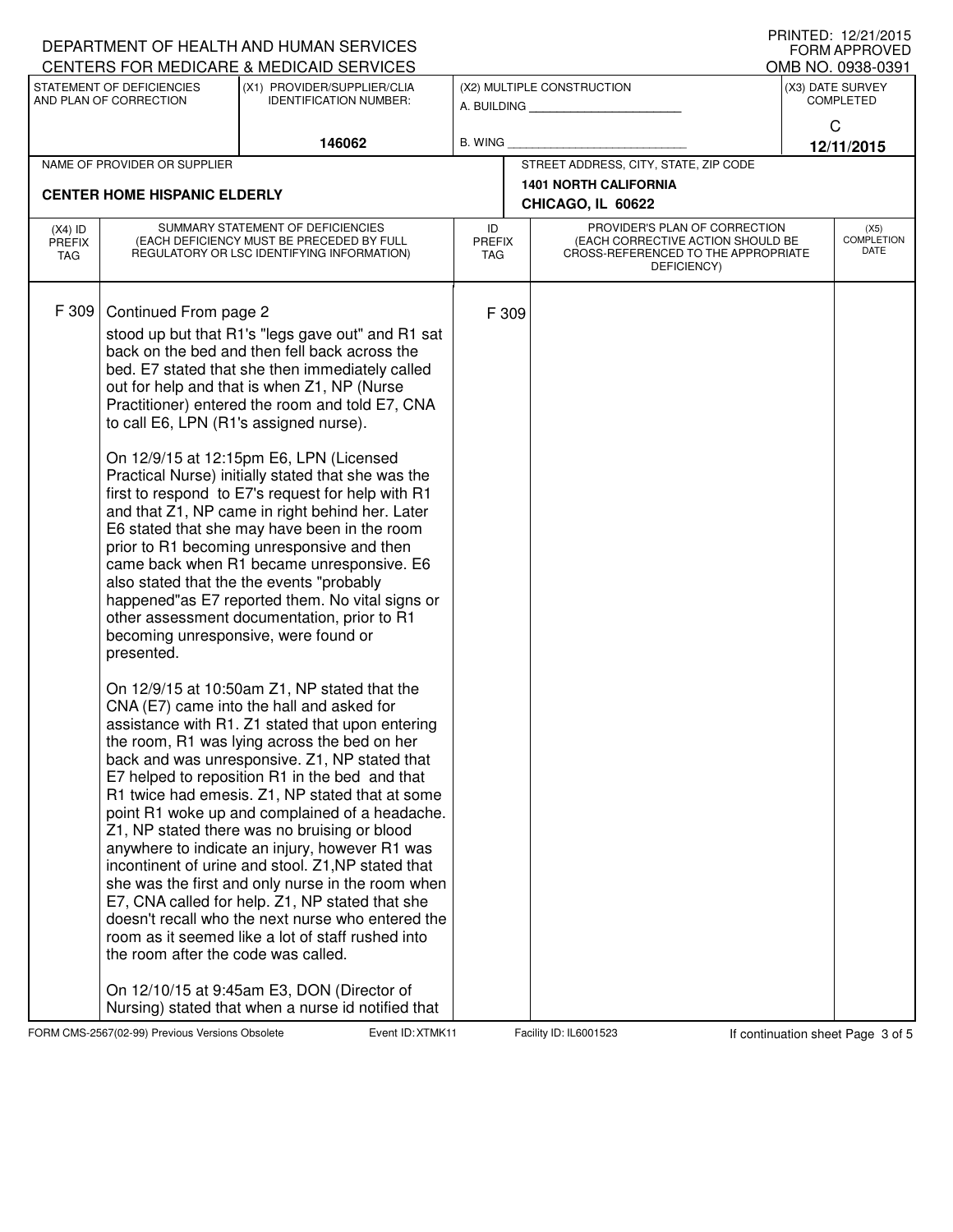|                      |                                                    | DEPARTMENT OF HEALTH AND HUMAN SERVICES                                                                    |                             |                                                   |                                                                          |                                       | I I III I I LU. I <i>LI L</i> I I <i>L</i> U I J<br><b>FORM APPROVED</b> |  |  |
|----------------------|----------------------------------------------------|------------------------------------------------------------------------------------------------------------|-----------------------------|---------------------------------------------------|--------------------------------------------------------------------------|---------------------------------------|--------------------------------------------------------------------------|--|--|
|                      | STATEMENT OF DEFICIENCIES                          | CENTERS FOR MEDICARE & MEDICAID SERVICES<br>(X1) PROVIDER/SUPPLIER/CLIA                                    |                             |                                                   | (X2) MULTIPLE CONSTRUCTION                                               | OMB NO. 0938-0391<br>(X3) DATE SURVEY |                                                                          |  |  |
|                      | AND PLAN OF CORRECTION                             | <b>IDENTIFICATION NUMBER:</b>                                                                              | A. BUILDING                 |                                                   |                                                                          |                                       | <b>COMPLETED</b>                                                         |  |  |
|                      |                                                    | 146062                                                                                                     | <b>B. WING</b>              |                                                   |                                                                          | C<br>12/11/2015                       |                                                                          |  |  |
|                      | NAME OF PROVIDER OR SUPPLIER                       |                                                                                                            |                             |                                                   | STREET ADDRESS, CITY, STATE, ZIP CODE                                    |                                       |                                                                          |  |  |
|                      | <b>CENTER HOME HISPANIC ELDERLY</b>                |                                                                                                            |                             | <b>1401 NORTH CALIFORNIA</b><br>CHICAGO, IL 60622 |                                                                          |                                       |                                                                          |  |  |
| $(X4)$ ID            |                                                    | SUMMARY STATEMENT OF DEFICIENCIES                                                                          | ID                          |                                                   | PROVIDER'S PLAN OF CORRECTION                                            |                                       | (X5)                                                                     |  |  |
| <b>PREFIX</b><br>TAG |                                                    | (EACH DEFICIENCY MUST BE PRECEDED BY FULL<br>REGULATORY OR LSC IDENTIFYING INFORMATION)                    | <b>PREFIX</b><br><b>TAG</b> |                                                   | (EACH CORRECTIVE ACTION SHOULD BE<br>CROSS-REFERENCED TO THE APPROPRIATE |                                       | <b>COMPLETION</b><br>DATE                                                |  |  |
|                      |                                                    |                                                                                                            |                             |                                                   | DEFICIENCY)                                                              |                                       |                                                                          |  |  |
| F 309                | Continued From page 3                              |                                                                                                            | F 309                       |                                                   |                                                                          |                                       |                                                                          |  |  |
|                      |                                                    | a resident has a change in condition they should                                                           |                             |                                                   |                                                                          |                                       |                                                                          |  |  |
|                      |                                                    | immediately assess the resident, including vital                                                           |                             |                                                   |                                                                          |                                       |                                                                          |  |  |
|                      |                                                    | signs. E3 stated that if staff tell a nurse that there<br>is something wrong with a resident and the nurse |                             |                                                   |                                                                          |                                       |                                                                          |  |  |
|                      |                                                    | does not assess the resident, the staff should tell                                                        |                             |                                                   |                                                                          |                                       |                                                                          |  |  |
|                      |                                                    | another nurse or the DON as soon as possible.<br>E3 stated "It's common sense not to try to get a          |                             |                                                   |                                                                          |                                       |                                                                          |  |  |
|                      |                                                    | resident out of bed if you think something is                                                              |                             |                                                   |                                                                          |                                       |                                                                          |  |  |
|                      | wrong with them."                                  |                                                                                                            |                             |                                                   |                                                                          |                                       |                                                                          |  |  |
|                      | R1 exhibited a change in condition at the start of |                                                                                                            |                             |                                                   |                                                                          |                                       |                                                                          |  |  |
|                      |                                                    | the evening shift and no initial nurse assessment<br>was found despite staff indicating the nurse was      |                             |                                                   |                                                                          |                                       |                                                                          |  |  |
|                      |                                                    | made aware of R1's change of condition. Staff                                                              |                             |                                                   |                                                                          |                                       |                                                                          |  |  |
|                      |                                                    | continued to attempt to transfer a resident from<br>the bed to a wheelchair after status changes were      |                             |                                                   |                                                                          |                                       |                                                                          |  |  |
|                      | observed.                                          |                                                                                                            |                             |                                                   |                                                                          |                                       |                                                                          |  |  |
|                      |                                                    | Facility Policy Change In Condition Physician                                                              |                             |                                                   |                                                                          |                                       |                                                                          |  |  |
|                      |                                                    | Notification Overview dated 4/14 indicates:                                                                |                             |                                                   |                                                                          |                                       |                                                                          |  |  |
|                      |                                                    | 1. All significant changes in resident status are<br>thoroughly assessed and are to be documented          |                             |                                                   |                                                                          |                                       |                                                                          |  |  |
|                      | in the medical record.                             |                                                                                                            |                             |                                                   |                                                                          |                                       |                                                                          |  |  |
| $SS = B$             | $F$ 465 483.70(h)                                  | SAFE/FUNCTIONAL/SANITARY/COMFORTABL                                                                        |                             | F 465                                             |                                                                          |                                       |                                                                          |  |  |
|                      | <b>E ENVIRON</b>                                   |                                                                                                            |                             |                                                   |                                                                          |                                       |                                                                          |  |  |
|                      |                                                    | The facility must provide a safe, functional,                                                              |                             |                                                   |                                                                          |                                       |                                                                          |  |  |
|                      |                                                    | sanitary, and comfortable environment for                                                                  |                             |                                                   |                                                                          |                                       |                                                                          |  |  |
|                      | residents, staff and the public.                   |                                                                                                            |                             |                                                   |                                                                          |                                       |                                                                          |  |  |
|                      |                                                    |                                                                                                            |                             |                                                   |                                                                          |                                       |                                                                          |  |  |
|                      | by:                                                | This REQUIREMENT is not met as evidenced                                                                   |                             |                                                   |                                                                          |                                       |                                                                          |  |  |
|                      |                                                    | Based on observation and interview the facility                                                            |                             |                                                   |                                                                          |                                       |                                                                          |  |  |
|                      |                                                    | failed to ensure common bathroom toilets on the<br>third floor flushed properly. This failure has the      |                             |                                                   |                                                                          |                                       |                                                                          |  |  |
|                      |                                                    | potential to affect all 23 women who reside on the                                                         |                             |                                                   |                                                                          |                                       |                                                                          |  |  |
|                      |                                                    |                                                                                                            |                             |                                                   |                                                                          |                                       |                                                                          |  |  |

FORM CMS-2567(02-99) Previous Versions Obsolete **XTMK Event ID: XTMK11** Facility ID: IL6001523 If continuation sheet Page 4 of 5